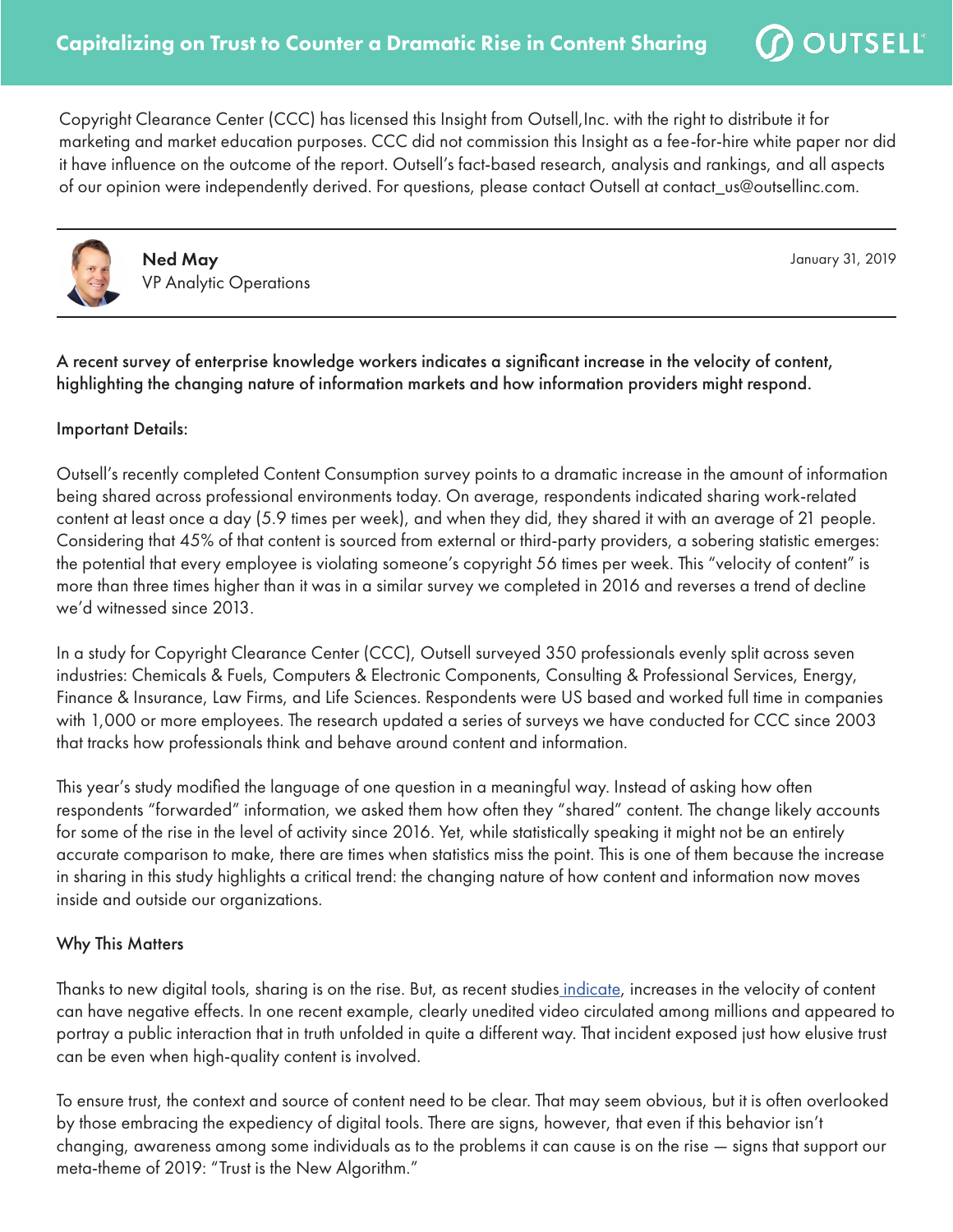$\Omega$  OUTSELL  $^{\circ}$ 

Recent research by a global communications marketing firm [highlights](https://www.edelman.com/trust-barometer?) a growing disparity in trust levels between the general population and those that are "informed." Furthermore, the same study identifies that individuals seeking trust look to their employers for this more than they look to any other entity — including the media and even NGOs. Putting all this together indicates that not only is the volume of content rising in the enterprise, but the importance of ensuring that it is high-quality content from a trusted source is rising as well.

Despite this, corporate intranets operating on the likes of Microsoft's Sharepoint and internal collaboration tools such as Slack and Asana do not always distinguish between the content types being shared, nor do they limit audiences to those inside a particular organization. Add to this an employee's activity on LinkedIn, Twitter — and yes, Facebook — and any underlying premise of trust can disappear, to say nothing of the nightmare it poses for enterprise risk professionals.

This creates an opportunity for information providers who can capitalize on trust in profitable ways. While much attention is rightfully directed at the platform opportunity to serve as the central clearinghouse of information while meeting the needs of a professional's workflow, there is also an opportunity for content originators to be at this table as well. Very few can win at the platform game, but all are incented to ensure that the authority and legitimacy of content are assured and known.

To benefit from the increased content sharing, information providers must take steps to ensure readers remain copyright compliant and properly informed. Some of these are relatively simple: for example, provide sharing tools that keep the reader on a compliant site. Educate both actively and passively by using the likes of unobtrusive popups and simple footers that remind a reader that your content is meant to be shared. Crafting compliance messages that address the sharing behavior (and its pitfalls) on social media is an important step in the education process.

Some of the steps to take are more complex: one size doesn't fit all. As we have in the past, Outsell continues to stress that different industry sectors, roles, and company sizes all require awareness campaigns that take into account the variables, behaviors, and nuances of each organization when it comes to messaging. A CEO who wants to share important legal information with her board, even if she unwittingly violates copyright, requires a different message than an individual contributor in a biology lab who wants to make his colleague aware of a recent journal article in their area of expertise.

These differences require more comprehensive strategies for certifying information literacy across the various enterprise roles and enlisting the assistance of information management (IM) professionals along the way. In companies where IM roles remain actively engaged, this group provides a critical partner in ensuring compliance. Most importantly, regardless of where engagement occurs, it must be easy to secure access, allowing broader licensing agreements, enabling single sign, and offering terms that align with everyone's unique workflow.

In an era where trust in news and information is at an all-time low, enabling an individual's ability to share high-quality content is not just good in an altruistic sense — it can also be good for the bottom line. Indeed, this is the year that Trust is the New Algorithm.